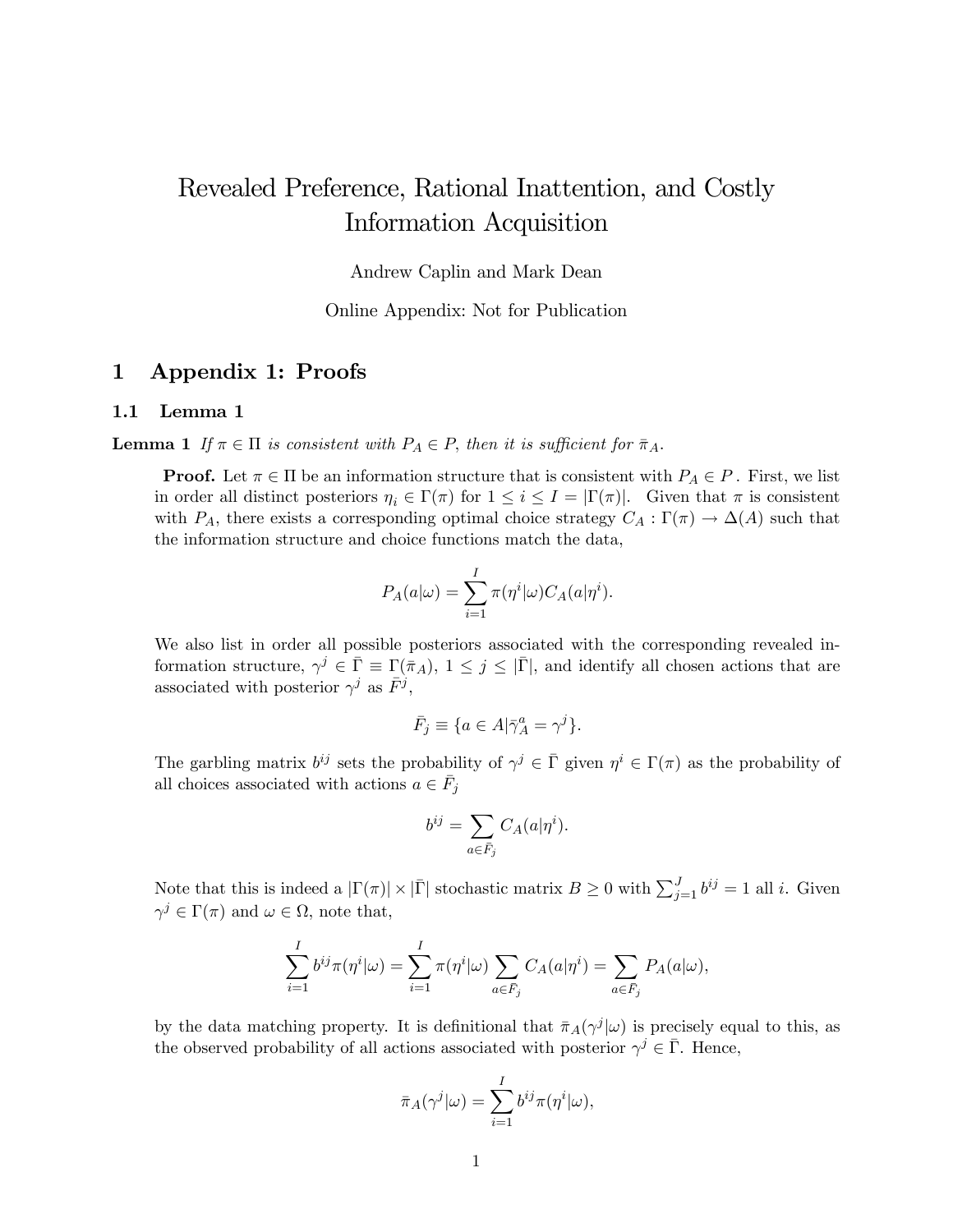as required for sufficiency.  $\blacksquare$ 

#### 1.2 Theorem 1 and 2

**Theorem 1** Given  $\mu \in \Gamma$  and  $u : X \to \mathbb{R}$ , data set  $(D, P)$  has a costly information representation if and only if it satisfies  $NIAS$  and  $NIAC$ .

**Proof of Necessity.** Necessity of NIAS follows much as in CM15. Fix  $A \in D$ ,  $\pi_A \in \Pi$  and  $C_A: \Gamma(\pi_A) \to \Delta(A)$  in a costly information representation, and  $a \in Supp(P_A)$ . By definition of a costly information representation,

$$
\sum_{\gamma \in \Gamma(\pi_A)} C_A(a|\gamma) \left[ \sum_{\omega \in \Omega} \gamma(\omega) u(a(\omega)) \right] \ge \sum_{\gamma \in \Gamma(\pi_A)} C_A(a|\gamma) \left[ \sum_{\omega \in \Omega} \gamma(\omega) u(b(\omega)) \right] \text{ all } b \in A.
$$

Substituting,

$$
\gamma(\omega) = \frac{\mu(\omega)\pi_A(\gamma|\omega)}{\sum_{\nu \in \Omega} \mu(\nu)\pi_A(\gamma|\nu)},
$$

cancelling the common denominator  $\sum$  $\sum_{\nu \in \Omega} \mu(\nu) \pi_A(\gamma | \nu)$  in the inequality and substituting  $P_A(a | \omega) =$ 

 $\sum$  $\gamma{\in}\Gamma(\pi_A)$  $\pi_A(\gamma|\omega)C_A(a|\gamma)$ , we derive,

$$
\sum_{\omega \in \Omega} \mu(\omega) P_A(a|\omega) u(a(\omega)) = \sum_{\gamma \in \Gamma(\pi_A)} C_A(a|\gamma) \left[ \sum_{\omega \in \Omega} \gamma(\omega) u(a(\omega)) \right] \ge
$$
  

$$
\sum_{\gamma \in \Gamma(\pi_A)} C_A(a|\gamma) \left[ \sum_{\omega \in \Omega} \gamma(\omega) u(b(\omega)) \right] = \sum_{\omega \in \Omega} \mu(\omega) P_A(a|\omega) u(b(\omega))
$$

establishing necessity of NIAS.

To confirm necessity of NIAC consider any sequence  $A^1, A^2, \dots, A^J \in D$  with  $A^J = A^1$  and (abusing notation slightly) corresponding information structure  $\pi_j$  for  $1 \le j \le J$ . By optimality,

$$
G(A^j, \pi_j) - K(\pi_j) \ge G(A^j, \pi_{j+1}) - K(\pi_{j+1}). \forall j \in \{1, ..., J\},\
$$

so that,

$$
\sum_{j=1}^{J-1} G(A^j, \pi_j) - K(\pi_j) \ge \sum_{j=1}^{J-1} G(A^j, \pi_{j+1}) - K(\pi_{j+1}).
$$

Given that  $K(\pi_1) = K(\pi_J)$ , note that,

$$
\sum_{j=1}^{J-1} G(A^j, \pi_j) - G(A^j, \pi_{j+1}) \ge \sum_{j=1}^{J-1} K(\pi_j) - K(\pi_{j+1}) = 0,
$$

so that,

$$
\sum_{j=1}^{J-1} G(A^j, \pi_j) \ge \sum_{j=1}^{J-1} G(A^j, \pi_{j+1}).
$$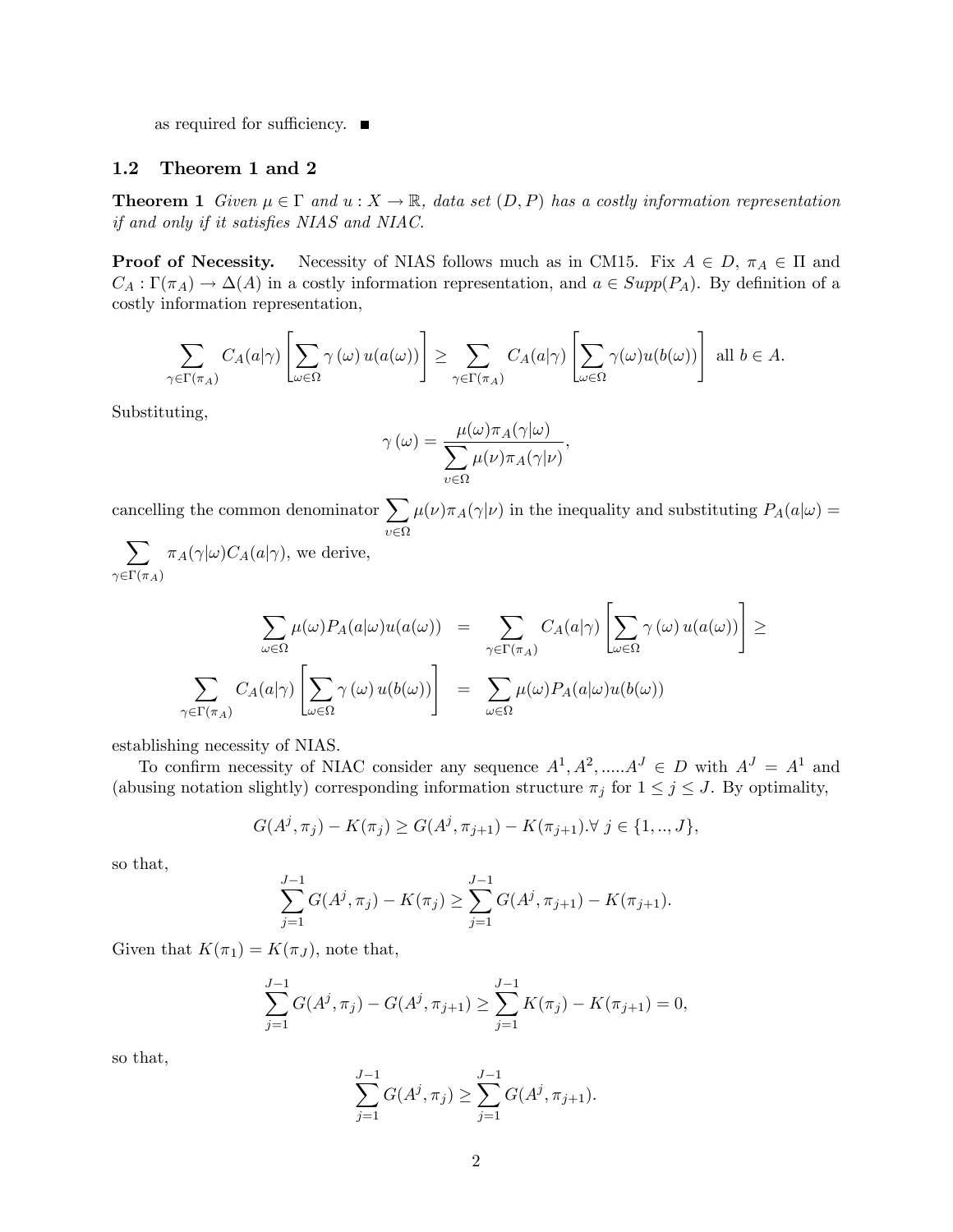To establish that this is inherited by the revealed information structures  $\bar{\pi}_j$  for  $1 \leq j \leq J$ , note from lemma 1 that  $\pi_j$  is sufficient for  $\bar{\pi}_j$ , and so by Blackwell's Theorem (see Remark 1),  $G(B, \pi_j) \ge$  $G(B,\bar{\pi}_j)$  for all  $B \in \mathcal{F}$ . For  $B = A^j$  this is an equality since both information structures give rise to the same state dependent stochastic demand,

$$
G(A^j, \pi_j) = G(A^j, \bar{\pi}_j) = \sum_{a \in A^j} \sum_{\omega \in \Omega} \mu(\omega) P_{A^j}(a|\omega) u(a(\omega)).
$$

Hence,

$$
\sum_{j=1}^{J-1} G(A^j, \bar{\pi}_j) = \sum_{j=1}^{J-1} G(A^j, \pi_j) \ge \sum_{j=1}^{J-1} G(A^j, \pi_{j+1}) \ge \sum_{j=1}^{J-1} G(A^j, \bar{\pi}_{j+1}),
$$

establishing NIAC.  $\blacksquare$ 

**Proof of Sufficiency.** There are three steps in the proof that the NIAS and NIAC conditions are sufficient for  $(D, P)$  to have a costly information representation. The first step is to establish that the NIAC conditions ensures that there is no global reassignment of the revealed information structures observed in the data to decision problems  $A \in D$  that raises total gross surplus. The second step is use this observation to define a candidate cost function on information structures,  $K : \Pi \to \mathbb{R} \cup \infty$ . The key is to note that, as the solution to the classical allocation problem of Koopmans and Beckmann [1957], this assignment is supported by "prices" set in expected utility units. It is these prices that define the proposed cost function. The final step is to apply the NIAS conditions to show that there exists a sequence of choice functions  ${C_A}_{A\in D}$  such that  $(\bar{K}, \{\bar{\pi}_A\}_{A\in D}, \{C_A\}_{A\in D})$  form a costly information representation of  $(D, P)$ .

Enumerate decision problems in D as  $A^j$  for  $1 \leq j \leq J$ . Define the corresponding revealed information structures  $\bar{\pi}_j$  for  $1 \le j \le J$  as revealed in the corresponding data and let  $\bar{\Pi} \equiv \cup_{j=1}^J \bar{\pi}_j$ be the set of all such structures across decision problems, with a slight enrichment to ensure that there are precisely as many structures as there are decision problems. If all revealed information structures are different, the set as just defined will have cardinality  $J$ . If there is repetition, then retain the decision problem index with which identical revealed information structures are associated so as to make them distinct. This ensures that the resulting set  $\Pi$  has precisely  $J$  elements. Index elements  $\bar{\pi}_i \in \Pi$  in order of the decision problem  $A^j$  with which they are associated.

We now allow for arbitrary matchings of information structures to decision problems. First, let  $\beta_{il}$  denote the gross utility of decision problem j combined with revealed information structure l,

$$
\beta_{jl} = G(A^j, \bar{\pi}_l),
$$

with B the corresponding matrix. Define M to be the set of all matching functions  $\theta: \{1, ..., J\} \rightarrow$  $\{1, ..., J\}$  that are 1-1 and onto and identify the corresponding sum of gross payoffs,

$$
S(\theta) = \sum_{j=1}^{J} \beta_{j\theta(j)}.
$$

It is simple to see that the NIAC condition implies that the identify map  $\theta^I(j) = j$  maximizes the sum over all matching functions  $\theta \in \mathcal{M}$ . Suppose to the contrary that there exists some alternative matching function that achieves a strictly higher sum, and denote this match  $\theta^* \in \mathcal{M}$ . In this case construct a first sub-cycle as follows: start with the lowest index  $j_1$  such that  $\theta^*(j_1) \neq j_1$ . Define  $j_2 = \theta^*(j_1)$  and now find  $\theta^*(j_2)$ , noting by construction that  $\theta^*(j_2) \neq j_2$  as  $\theta^*$  is one-to-one. Given that the domain is finite, this process will terminate after some  $K \leq J$  steps with  $\theta^*(j_K) = j_1$ . If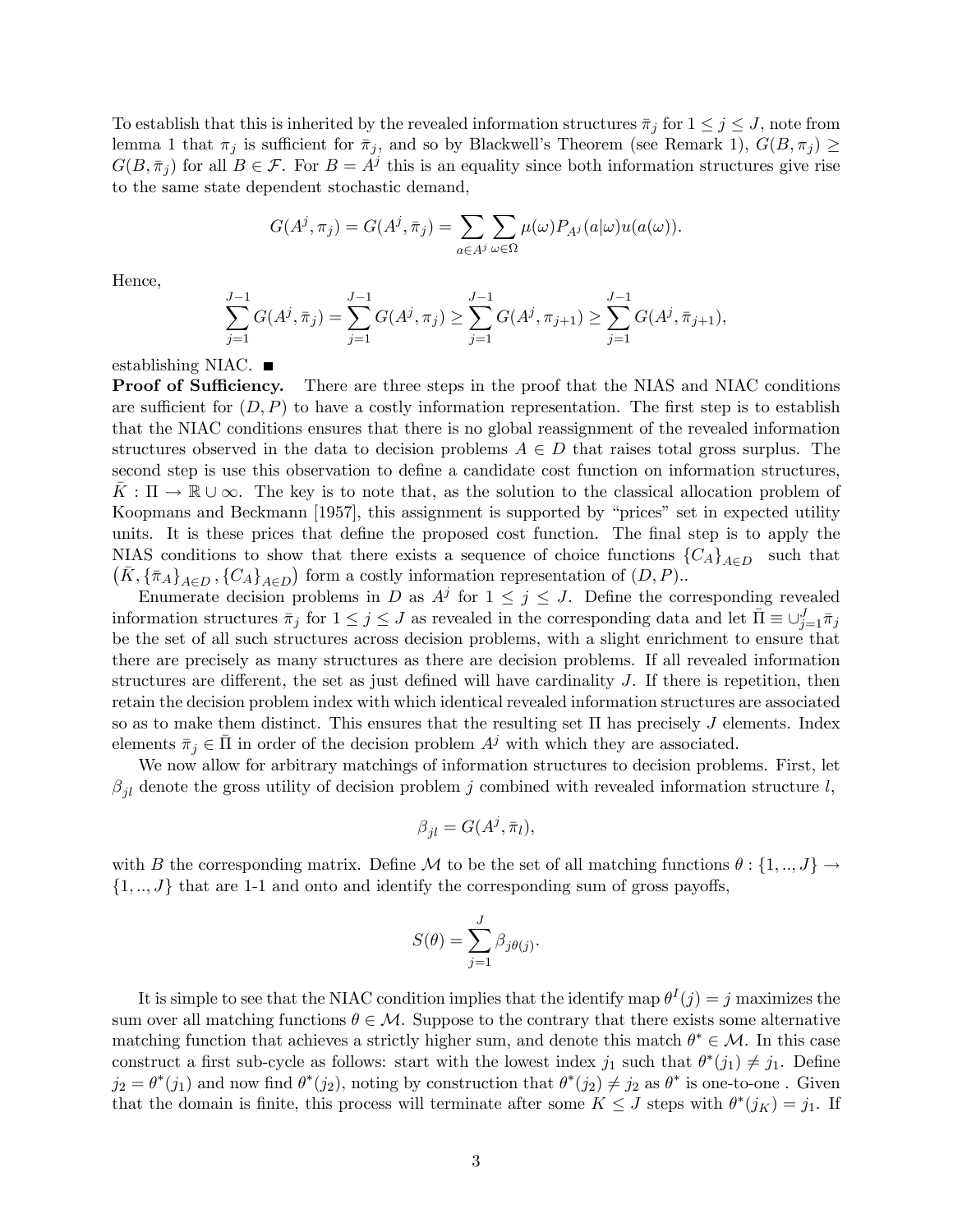it is the case that  $\theta^*(j) = j$  outside of the set  $\cup_{k=1}^K j_k$ , then we know the increase in the value of the sum is associated only with this cycle, hence,

$$
\sum_{k=1}^{K-1} \beta_{j_k j_k} < \sum_{j=1}^{K-1} \beta_{j_k j_{k+1}},
$$

directly in contradiction to NIAC. If this inequality does not hold strictly, then we know that there exists some j' outside of the set  $\bigcup_{k=1}^K j_k$  such that  $\theta^*(j') \neq j'$ . We can therefore iterate the process, knowing that the above strict inequality must be true for at least one such cycle to explain the strict increase in overall gross utility. Hence the identity map  $\theta^I(j) = j$  indeed maximizes  $S(\theta)$ amongst all matching functions  $\theta \in \mathcal{M}$ .

With this, we have established that the identity map solves an allocation problem of precisely the form analyzed by Koopmans and Beckmann [1957]. They characterize those matching functions  $\theta: \{1, J\} \to \{1, J\}$  that maximize the sum of payoffs defined by a square payoff matrix such as  $B$  that identifies the reward to matching objects of one set (decision problems in our case) to a corresponding number of objects in a second set (revealed information structures in our case). They show that the solution is the same as that of the linear program obtained by ignoring integer constraints,

$$
\max_{x_{jl} \ge 0} \sum_{j,l} \beta_{jl} x_{jl} \text{ s.t. } \sum_{j=1}^{J} x_{jl} = \sum_{l=1}^{J} x_{jl} = 1.
$$

Standard duality theory implies that the optimal assignment  $\theta^I(j) = j$  is associated with a system of prices on revealed information structures such that the increment in net payoff from any move of any decision problem is not more than the increment in the cost of the information structure (see Koopmans and Beckmann [1957] pages 58-60).

Defining these prices as  $\bar{K}_j$ , their result implies that,

$$
\beta_{jl} - \beta_{jj} = G(A^j, \bar{\pi}_l) - G(A^j, \bar{\pi}_j) \le \bar{K}_l - \bar{K}_j;
$$

or,

$$
G(A_j, \bar{\pi}_j) - \bar{K}_j \ge G(A_j, \bar{\pi}_l) - \bar{K}_l.
$$

The result of Koopmans and Beckmann therefore implies existence of a function  $\bar{K}: \Pi \longrightarrow \mathbb{R}$ that decentralizes the problem from the viewpoint of the owner of the decision problems, seeking to identify surplus maximizing information structures to match to their particular problems. Note that if there are two distinct decision problems with the same revealed posterior, the result directly implies that they must have the same cost, so that one can in fact ignore the reference to the decision problem and retain only the posterior in the domain. Set  $K(\pi) = \overline{K}_i$  if  $\pi = \overline{\pi}_i$  for some  $A^i \in D$ , and  $K(\pi) = \infty$  if  $\pi \notin \Pi$ .

We have now completed construction of a qualifying cost function  $\bar{K}: \Pi \to \mathbb{R} \cup \infty$  that satisfies  $\bar{K}(\pi) \in \mathbb{R}$  for some  $\pi \in \Pi$ . By construction the observed information structure choices were always maximal:  $\bar{\pi}^A \in \hat{\Pi}(K, A)$  for all  $A \in D$ . It remains to prove that  $\bar{\pi}^A$  is consistent with  $P_A$  for all  $A \in D$ . To do so, we must construct, for each  $A \in D$ , a function  $C_A : \Gamma(\bar{\pi}_A) \to \Delta(A)$  such that (i)  $\bar{\pi}_A$  and  $C_A$  generate  $P_A$ , and (ii) for all  $a \in A$  and  $\gamma \in \Gamma(\pi_A)$  with  $C_A(a|\gamma) \equiv \Pr(a|\gamma) > 0$ ,

$$
\sum_{\omega \in \Omega} \gamma(\omega) u(a(\omega)) \ge \sum_{\omega \in \Omega} \gamma(\omega) u(b(\omega)) \text{ all } b \in A.
$$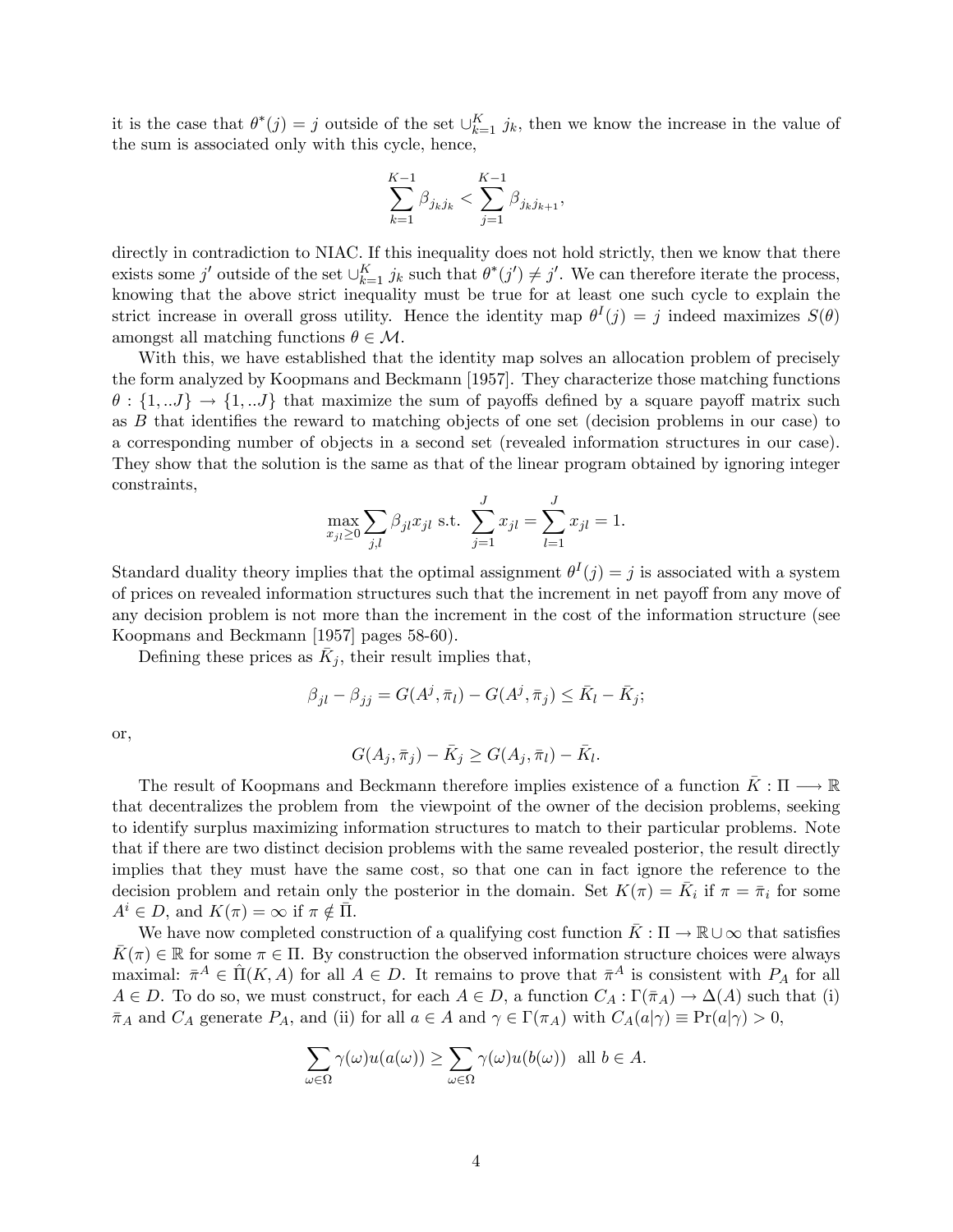For each  $\gamma \in \Gamma(\bar{\pi}_A)$ , define:

$$
C_A(a|\gamma) = \begin{cases} \frac{P_A(a)}{\sum_{\{b \in A | \bar{\gamma}_A^b = \gamma\}} P_A(b)} & \text{if } \bar{\gamma}_A^a = \gamma; \\ 0 & \text{otherwise}; \end{cases}
$$

where  $P_A(a)$  is the unconditional probability of choosing action a in set A. Note that this defines a probability distribution over A for each  $\gamma \in \Gamma(\bar{\pi}_A)$ . Note also that  $C_A(a|\gamma) > 0$  only if  $\bar{\gamma}_A^a = \gamma$ . The NIAS condition implies that

$$
\sum_{\omega \in \Omega} \mu(\omega) P_A(a|\omega) u(a(\omega)) \geq \sum_{\omega \in \Omega} \mu(\omega) P_A(a|\omega) u(b(\omega)) \Rightarrow
$$

$$
\sum_{\omega \in \Omega} \bar{\gamma}_A^a(\omega) u(a(\omega)) \geq \sum_{\omega \in \Omega} \bar{\gamma}_A^a(\omega) u(b(\omega)).
$$

The second line follows by dividing both sides by  $P_A(a)$ . Thus, NIAS ensures that the choice function is optimal.

It remains only to show that  $\bar{\pi}_A$  and  $C_A$  generate  $P_A$ . To see this, first note that, for any two  $b, b' \in A$  such that  $\bar{\gamma}_A^b = \bar{\gamma}_A^{b'}$ , Bayes' rule implies,

$$
\frac{P_A(b|\omega)}{P_A(b'|\omega)} = \frac{P_A(b)}{P_A(b')} \,\forall \,\omega \in \Omega \text{ s.t. } \bar{\gamma}_A^b(\omega) \neq 0.
$$
\n(1)

Next note that, for every  $\omega \in \Omega$  and  $a \in A$  such that  $P_A(a) > 0$ 

$$
\sum_{\gamma \in \Gamma(\bar{\pi}_A)} \bar{\pi}_A(\gamma | \omega) C_A(a | \gamma) = \bar{\pi}_A(\bar{\gamma}_A^a | \omega) C_A(a | \bar{\gamma}_A^a) = \sum_{\{c \in A | \bar{\gamma}_A^c = \bar{\gamma}_A^a\}} P_A(c | \omega) \frac{P_A(a)}{\sum_{\{b \in A | \bar{\gamma}_A^b = \bar{\gamma}_A^a\}} P_A(b)}
$$
\n
$$
= \sum_{\{c \in A | \bar{\gamma}_A^c = \bar{\gamma}_A^a\}} P_A(c | \omega) \frac{P_A(a | \omega)}{\sum_{\{b \in A | \bar{\gamma}_A^b = \bar{\gamma}_A^a\}} P_A(b | \omega)} = P_A(a | \omega),
$$

ensuring data matching. The penultimate equality follows from equation 1, while the final inequality comes from noting that the sums in the numerator and the denominator are identical.  $\blacksquare$ 

#### 1.3 Theorem 2

**Theorem 2** Given  $\mu \in \Gamma$  and  $u : X \to \mathbb{R}$ , data set  $(D, P)$  satisfies NIAS and NIAC if and only if it has a costly information representation with conditions  $K1$  to  $K3$  satisfied.

**Proof.** The proof of necessity is immediate from theorem 1. The proof of sufficiency proceeds in four steps, starting with a costly information representation  $(K, \bar{\pi})$  of  $(D, P)$  of the form produced in theorem 1 based on satisfaction of the NIAS and NIAC conditions. A key feature of this function is that the function K is real-valued only on the revealed information structures  $\Pi \equiv {\{\bar{\pi}_A | A \in D\}}$ associated with all corresponding decision problems, otherwise being infinite. The first step is the proof is to construct a larger domain  $\Pi \supset \Pi$  to satisfy three additional properties: to include the inattentive strategy,  $I \in \Pi$ ; to be closed under mixtures so that  $\pi, \eta \in \Pi$  and  $\alpha \in (0,1)$  implies  $\alpha \circ \pi + (1 - \alpha) \circ \eta \in \Pi$ ; and to be "closed under garbling," so that if  $\pi \in \Pi$  is sufficient for information structure  $\rho \in \Pi$ , then  $\rho \in \Pi$ . The second step is to define a new function  $\tilde{K}$  that preserves the essential elements of  $\bar{K}$  while being real-valued on the larger domain  $\Pi \supset \bar{\Pi}$ , and thereby to construct the full candidate cost function  $K : \Pi \to \mathbb{R} \cup \infty$ . The third step is to confirm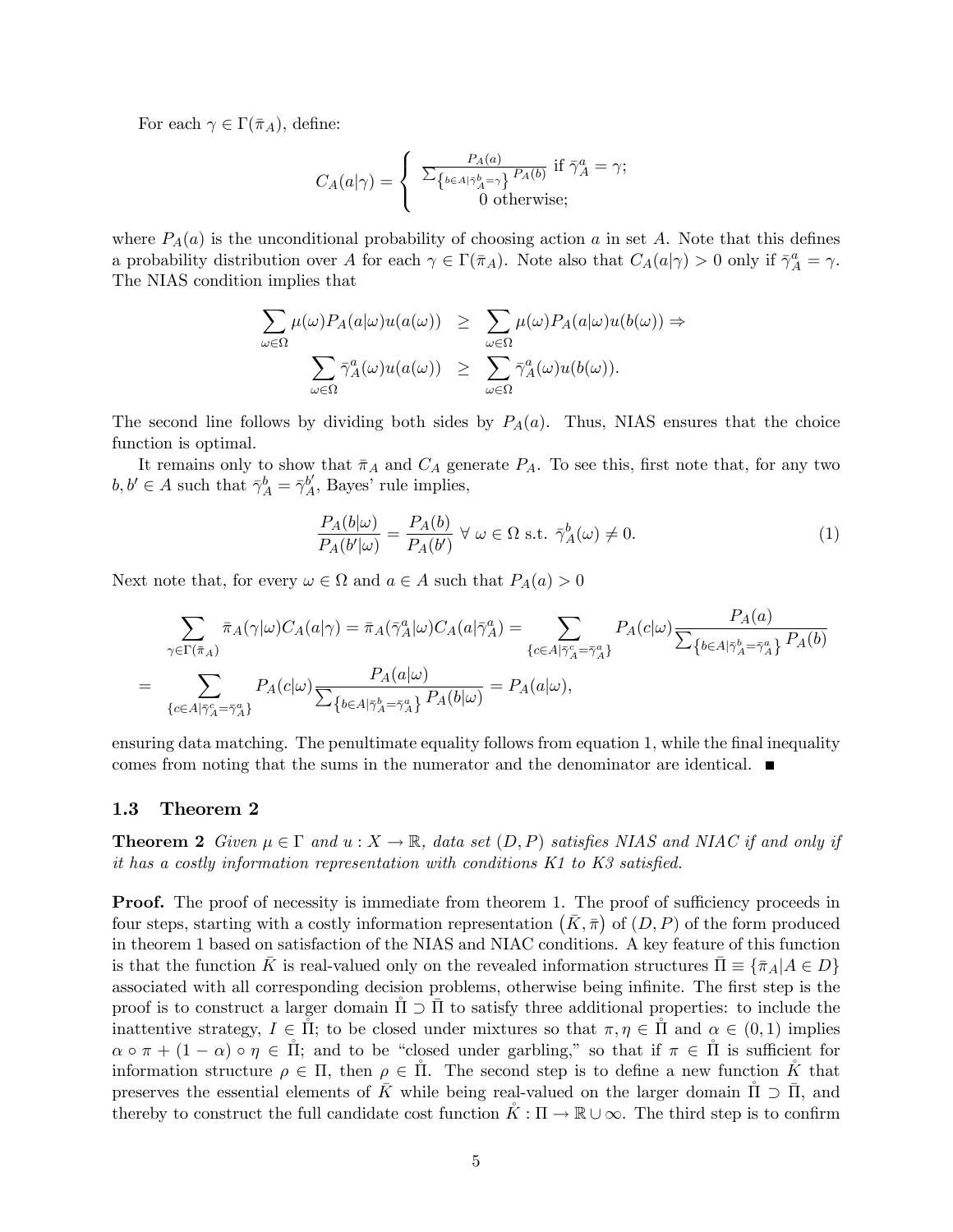that  $\mathring{K} \in \mathcal{K}$  and that  $\mathring{K}$  satisfies the required conditions K1 through K3. The final step is to confirm that  $(\mathring{K}, \{\bar{\pi}_A\}_{A \in D})$  forms a costly information representation of  $(D, P)$ .

We construct the domain  $\tilde{\Pi}$  in two stages. First, we define all information structures for which some revealed information structure  $\bar{\pi} \in \Pi$  is sufficient;

$$
\bar{\Pi}_S = \{ \rho \in \Pi | \exists \pi \in \bar{\Pi} \text{ sufficient for } \rho \}.
$$

Note that this is a superset of  $\bar{\Pi}$  and that it contains I. The second step is to identify  $\tilde{\Pi}$  as the smallest mixture set containing  $\bar{\Pi}_S$ : this is itself a mixture set since the arbitrary intersection of mixture sets is itself a mixture set.

By construction,  $\Pi$  has three of the four desired properties: it is closed under mixing; it contains , and it contains the inattentive strategy. The only condition that needs to be checked is that it retains the property of being closed under garbling:

$$
\pi \in \mathring{\Pi}
$$
 sufficient for  $\rho \in \Pi \Longrightarrow \rho \in \mathring{\Pi}$ .

To establish this, it is useful first to establish certain properties of  $\bar{\Pi}_S$  and of  $\hat{\Pi}$ . The first is that  $\bar{\Pi}_S$  is closed under garbling:

$$
\pi\in\bar{\Pi}_S\text{ sufficient for }\rho\in\Pi\Longrightarrow \rho\in\bar{\Pi}_S.
$$

Intuitively, this is because the garbling of a garbling is a garbling. In technical terms, the product of the corresponding garbling matrices is itself a garbling matrix. The second is that one can explicitly express  $\mathring{\Pi}$  as the set of all finite mixtures of elements of  $\bar{\Pi}_S$ ,

$$
\mathring{\Pi} = \left\{ \pi = \sum_{j=1}^{J} \lambda_j \circ \pi_j | J \in \mathbb{N}, (\lambda_1, \ldots \lambda_J) \in S^{J-1}, \pi_j \in \overline{\Pi}_S \right\},\
$$

where  $S^{J-1}$  is the unit simplex in  $\mathbb{R}^J$ . To make this identification, note that the set as defined on the RHS certainly contains  $\bar{\Pi}_S$  and is a mixture set, hence is a superset of  $\hat{\Pi}$ . Note moreover that all elements in the RHS set are necessarily contained in any mixture set containing  $\bar{\Pi}_S$  by a process of iteration, making is also a subset of  $\Pi$ , hence finally one and the same set.

We now establish that if  $\rho \in \Pi$  is a garbling of some  $\pi \in \Pi$ , then indeed  $\rho \in \Pi$ . The first step is to express  $\pi \in \mathring{\Pi}$  as an appropriate convex combination of elements of  $\bar{\Pi}_S$  as we now know we can,

$$
\pi = \sum_{j=1}^{J} \lambda_j \circ \pi_j.
$$

with all weights strictly positive,  $\lambda_j > 0$  all j. Lemma 2 below establishes that in this case there exist garblings  $\rho_j$  of  $\pi_j \in \bar{\Pi}_S$  such that,

$$
\rho = \sum_{j=1}^{J} \lambda_j \circ \rho_j,
$$

establishing that indeed  $\rho \in \mathring{\Pi}$  since, with  $\bar{\Pi}_S$  closed under garbling,  $\pi_j \in \bar{\Pi}_S$  and  $\rho_j$  a garbling of  $\pi_j$  implies  $\rho_j \in \bar{\Pi}_S$ .

We define the function  $\mathring{K}$  on  $\mathring{\Pi}$  in three stages. First we define the function  $\bar{K}_S$  on the domain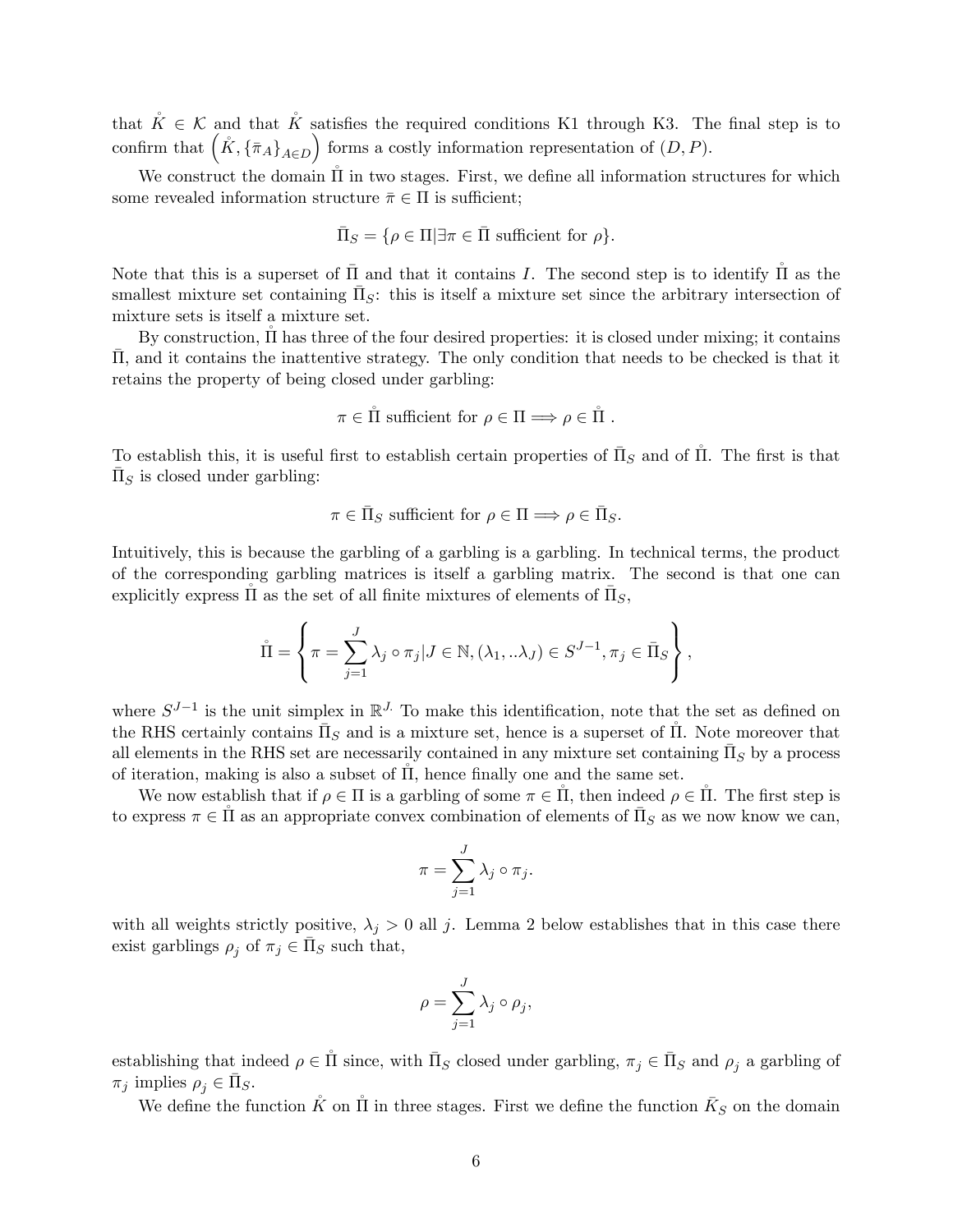$\bar{\Pi}_S$  by identifying for any  $\rho \in \bar{\Pi}_S$  the corresponding set of revealed information structures  $\bar{\pi} \in \bar{\Pi}$ of which  $\rho$  is a garbling, and assigning to it the lowest such cost. Formally, given  $\rho \in \overline{\Pi}_S$ ,

$$
\bar{K}_S(\rho) \equiv \min_{\{\pi \in \bar{\Pi} | \pi \text{ sufficient for } \rho\}} \bar{K}(\pi).
$$

Note that  $\bar{K}_S(\pi) = \bar{K}(\pi)$  all  $\pi \in \bar{\Pi}$ . To see this, consider  $A, A' \in D$  with  $\bar{\pi}_{A'}$  sufficient for  $\bar{\pi}_A$ . By the Blackwell property, expected utility is at least as high using  $\bar{\pi}_{A'}$  as using  $\bar{\pi}_A$  for which it is sufficient,

$$
G(A, \bar{\pi}_{A'}) \ge G(A, \bar{\pi}_A).
$$

At the same time, since  $(\bar{K}, \bar{\pi})$  forms part of a costly information representation of  $(D, P)$ , we know that  $\bar{\pi}_A \in \Pi(K, A)$ , so that,

$$
G(A, \bar{\pi}_A) - K(\bar{\pi}_A) \ge G(A, \bar{\pi}_{A'}) - K(\bar{\pi}_{A'}).
$$

Together these imply that  $K(\bar{\pi}_A) \leq K(\bar{\pi}_{A'})$ , which in turn implies that  $\bar{K}_S(\pi) = \bar{K}(\pi)$  all  $\pi \in \bar{\Pi}$ .

Note that  $\bar{K}_S(\pi)$  also satisfies weak monotonicity on this domain, since if we are given  $\rho, \eta \in \bar{\Pi}_S$ with  $\rho$  sufficient for  $\eta$ , then we know that any information structure  $\pi \in \overline{\Pi}$  that is sufficient for  $\rho$  is also sufficient for  $\eta$ , so that the minimum defining  $\bar{K}_{S}(\rho)$  can be no lower than that defining  $\bar{K}_S(\eta)$ .

The second stage in the construction is to extend the domain of the cost function from  $\bar{\Pi}_S$  to II. As noted above, this set comprises all finite mixtures of elements of  $\bar{\Pi}_S$ . Given  $\pi \in \dot{\Pi}$ , we take the set of all such mixtures that generate it and define  $K(\pi)$  to be the corresponding infimum,

$$
\hat{K}(\pi) = \inf_{\left\{J \in \mathbb{N}, \lambda \in S^{J-1}, \{\pi^j\}_{j=1}^J \in \bar{\Pi}_S | \pi = \sum_{j=1}^J \lambda_j \sigma_{\pi_j}\right\}} \sum_{j=1}^J \lambda_j \bar{K}_S(\pi_j).
$$

Note that this function is well defined since  $\bar{K}_S$  is bounded below by the lowest cost in  $\bar{K}$  and the feasible set is non-empty by definition of  $\Pi$ . We establish in Lemma 3 that the infimum is achieved.

Hence, given  $\pi \in \mathring{\Pi}$ , there exists  $J \in \mathbb{N}, \lambda \in S^{J-1}$ , and elements  $\pi_j \in \bar{\Pi}_S$  with  $\pi = \sum^J$  $j=1$  $\lambda_j \circ \pi_j$  such

that,

$$
\mathring{K}(\pi) = \sum_{j=1}^{J} \lambda_j \bar{K}_S(\pi_j).
$$

We show now that  $\mathring{K}$  satisfies K2, mixture feasibility. Consider distinct structures  $\pi \neq \eta \in \mathring{\Pi}$ . We know by Lemma 3 that we can find  $J^{\pi,\eta} \in \mathbb{N}$ , corresponding probability weights  $\lambda^{\pi,\eta} \in S^{\pi,\eta}$ and elements  $\eta_j, \pi_j \in \bar{\Pi}_S$  with  $\eta =$  $\sum$  $j=1$  $\lambda_i^{\eta}$  $\eta_j^{\eta} \circ \eta_j^{\eta}, \pi =$  $\sum^{\pi}$  $j=1$  $\lambda_j^{\pi} \circ \pi_j$ , and such that,

$$
\dot{K}(\eta) = \sum_{j=1}^{J^{\eta}} \lambda_j^{\eta} \bar{K}_S(\eta_j);
$$
  

$$
\dot{K}(\pi) = \sum_{j=1}^{J^{\pi}} \lambda_j^{\pi} \bar{K}_S(\pi_j).
$$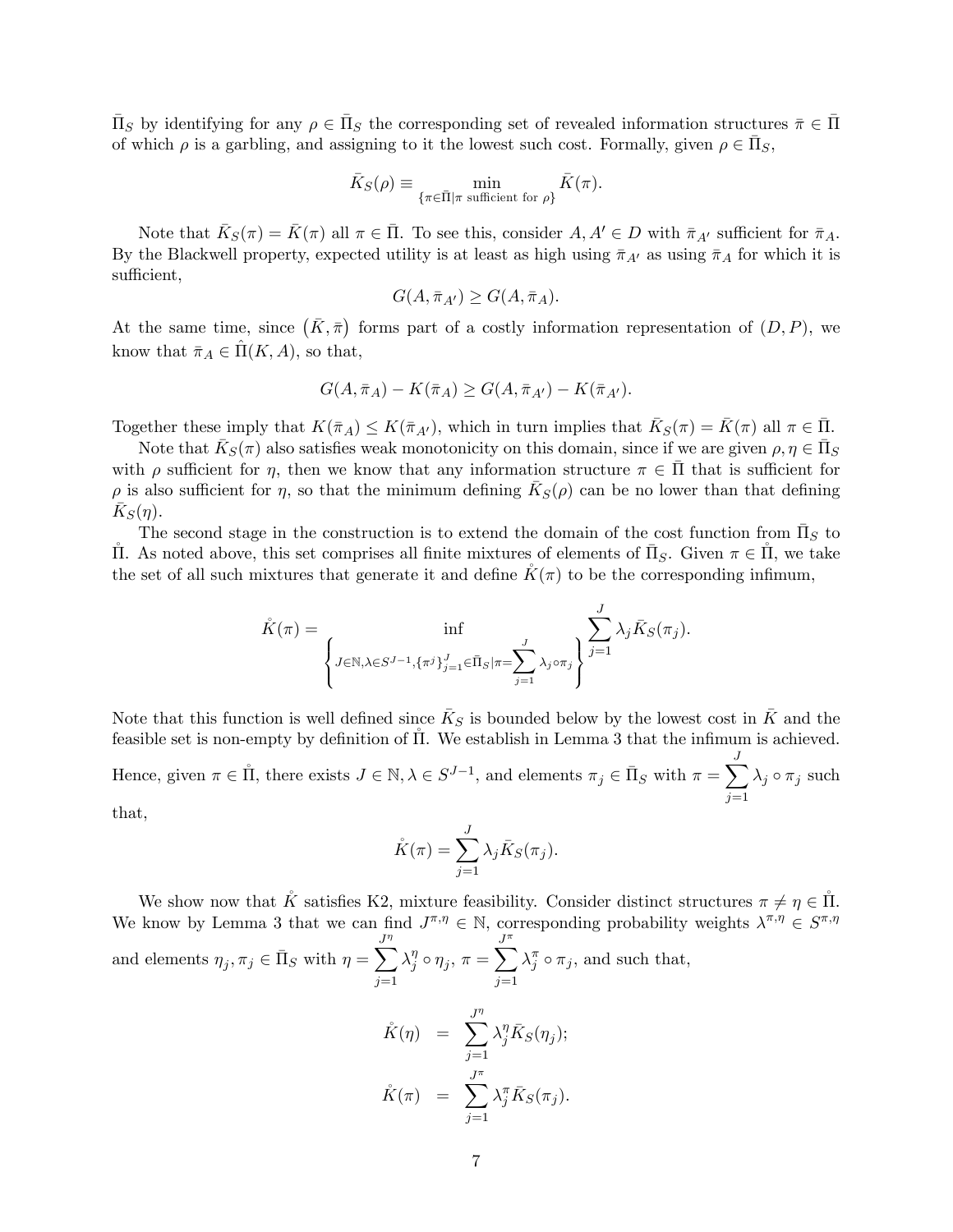Given  $\alpha \in (0,1)$ , consider now the mixture strategy defined by taking each strategy  $\pi_j$  with probability  $\alpha \lambda_j^{\pi}$  and each strategy  $\eta_j$  with probability  $(1 - \alpha) \lambda_j^{\eta}$  $j<sup>η</sup>$ . By construction, this mixture strategy generates  $\psi = [\alpha \circ \pi + (1 - \alpha) \circ \eta] \in \Pi$  and hence we know by the infimum feature of  $K(\psi)$  that,

$$
\mathring{K}(\psi) \leq \sum_{j=1}^{J^{\pi}} \alpha \lambda_j^{\pi} \bar{K}_S(\pi_j) + \sum_{j=1}^{J^{\eta}} (1-\alpha) \lambda_j^{\eta} \bar{K}_S(\eta_j) = \alpha \mathring{K}(\pi) + (1-\alpha) \mathring{K}(\eta),
$$

confirming mixture feasibility.

We show also that  $\check{K}$  satisfies K1, weak monotonicity in information. Consider  $\pi, \eta \in \mathring{\Pi}$  with  $\pi$  sufficient for  $\eta$ . We know by Lemma 3 that we can find  $J \in \mathbb{N}$ ,  $\lambda \in S^{J-1}$ , and corresponding elements  $\{\pi_j\}_{j=1}^J \in \bar{\Pi}_S$  such that  $\pi = \sum^J$  $j=1$  $\lambda_j \circ \pi_j$  and such that,

$$
\mathring{K}(\pi) = \sum_{j=1}^{J} \lambda_j \bar{K}_S(\pi_j).
$$

We know also from Lemma 2 that we can construct  $\left\{\eta_j\right\}_{j=1}^J \in \bar{\Pi}_S$  such that  $\eta = \sum^J$  $j=1$  $\lambda_j \circ \eta_j$  and

such that each  $\eta_j$  is a garbling of the corresponding  $\pi_j$ . Given that  $\bar{K}_S$  satisfies weak monotonicity on its domain  $\overline{\Pi}_S^{\sigma}$ , we conclude that,

$$
\bar{K}_S(\pi_j) \ge \bar{K}_S(\eta_j) \ \forall \ j \in \{1, ..., J\}
$$

By the infimum feature of  $K(\eta)$  we therefore know that,

$$
\hat{K}(\eta) \le \sum_{j=1}^{J} \lambda_j \bar{K}_S(\eta_j) \le \sum_{j=1}^{J} \lambda_j \bar{K}_S(\pi_j) = \hat{K}(\pi),
$$

confirming weak monotonicity.

We show now that we have retained the properties that made  $(\bar{K}, \bar{\pi})$  a costly information representation of  $(D, P)$ . Given  $A \in D$ , it is immediate that  $\bar{\pi}$  and the choice function constructed in the proof of Theorem 1 is consistent with the data, since this was part of the initial definition. What needs to be confirmed is only that the revealed revealed information structures are optimal. Suppose to the contrary that there exists  $A \in D$  such that,

$$
G(A,\pi) - \mathring{K}(\pi) > G(A,\bar{\pi}_A) - \mathring{K}(\bar{\pi}_A),
$$

for some  $\pi \in \Pi$ . By Lemma 3 we can find  $J \in \mathbb{N}$ , a strictly positive vector  $\lambda \in S^{J-1}$ , and corresponding elements  $\{\pi_j\}_{j=1}^J \in \bar{\Pi}_S$ , such that  $\pi = \sum$ J  $j=1$  $\lambda_j \circ \pi_j$  and such that,

$$
\mathring{K}(\pi) = \sum_{j=1}^{J} \lambda_j \bar{K}_S(\pi_j).
$$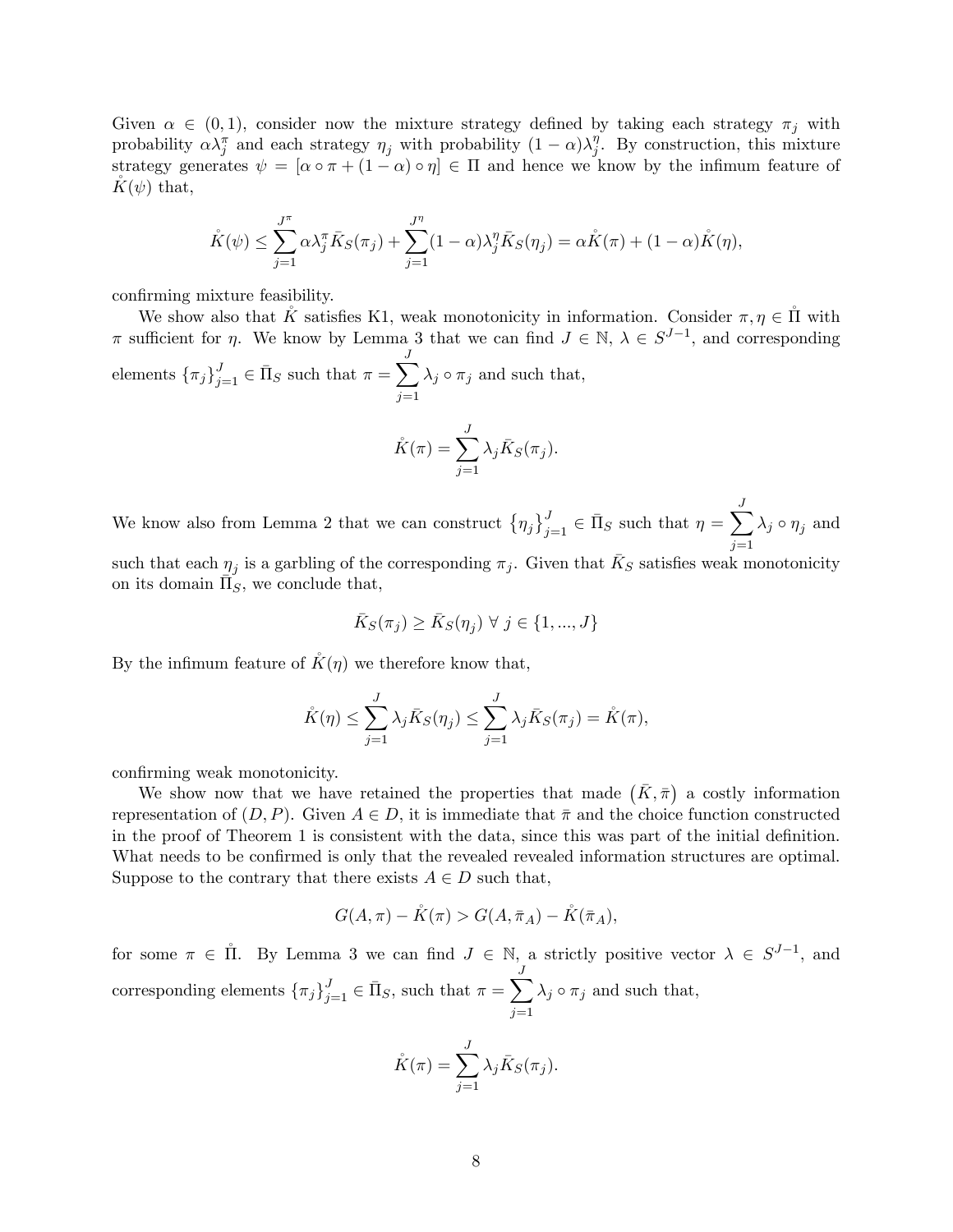By the fact that  $\pi = \sum_{i=1}^{J}$  $j=1$  $\lambda_j \circ \pi_j$  and by construction of the mixture strategy,

$$
G(A,\pi) = \sum_{j=1}^{J} \lambda_j G(A,\pi_j),
$$

so that,

$$
\sum_{j=1}^{J} \lambda_j \left[ G(A, \pi_j) - \bar{K}_S(\pi_j) \right] > G(A, \bar{\pi}_A) - \hat{K}(\bar{\pi}_A).
$$

We conclude that there exists  $j$  such that,

$$
G(A,\pi_j) - \bar{K}_S(\pi_j) > G(A,\bar{\pi}_A) - \mathring{K}(\bar{\pi}_A).
$$

Note that each  $\pi_j \in \bar{\Pi}_S$  inherits its cost  $\bar{K}_S(\pi_j)$  from an element  $\bar{\pi}_j \in \bar{\Pi}$  that is the lowest cost revealed information structure according to  $\bar{K}$  on set  $\bar{\Pi}$  that is sufficient for  $\pi_j$ ,

$$
\bar{K}_S(\pi_j) = \bar{K}(\bar{\pi}_j),
$$

where the last equality stems from the fact (established above) that  $\bar{K}_S(\pi) = \bar{K}(\pi)$  on  $\bar{\pi} \in \bar{\Pi}$ . Note by the Blackwell property that each strategy  $\bar{\pi}_j \in \Pi$  offers at least as high gross value as the strategy  $\pi_j \in \bar{\Pi}_S$  for which it is sufficient, so that overall,

$$
G(A, \bar{\pi}_j) - \bar{K}(\bar{\pi}_j) \ge G(A, \pi_j) - \bar{K}_S(\pi_j) > G(A, \bar{\pi}_A) - \hat{K}(\bar{\pi}_A).
$$

To complete the proof it is sufficient to show that,

$$
\mathring{K}(\pi)=\bar{K}(\pi),
$$

on  $\pi \in \overline{\Pi}$ . With this we derive the contradiction that,

$$
G(A,\overline{\pi}_j) - \overline{K}(\overline{\pi}_j) > G(A,\overline{\pi}_A) - \overline{K}(\overline{\pi}_A),
$$

in contradiction to the assumption that  $(K, \bar{\pi})$  formed a costly information representation of  $(D, P)$ .

To establish that  $\mathring{K}(\pi) = \bar{K}(\pi)$  on  $\pi \in \bar{\Pi}$ , note that we know already that  $\bar{K}_S(\pi) = \bar{K}(\pi)$  on  $\bar{\pi} \in \bar{\Pi}$ . If this did not extend to  $K(\pi)$ , then we would be able to identify a mixture strategy  $\psi \in \bar{\Pi}$ sufficient for  $\bar{\pi}_A$  with strictly lower expected costs,  $\check{K}(\psi) < \check{K}(\pi)$ . To see that this is not possible, note first from Lemma 1 that all structures that are consistent with A and  $P_A$  are sufficient for  $\bar{\pi}_A$ . Weak monotonicity of K on  $\Pi$  then implies that the cost  $K(\psi)$  of any mixture strategy sufficient for  $\bar{\pi}_A$  satisfies  $K(\psi) \geq K(\pi)$ , as required.

The final and most trivial stage of the proof is to ensure that normalization (K3) holds. Note that  $I \in \overline{\Pi}_S$ , so that  $\mathring{K}_S(I) \in \mathbb{R}$  according to the rule immediately above. If we renormalize this function by subtracting  $K(I)$  from the cost function for all information structures then we impact on no margin of choice and do not interfere with mixture feasibility, weak monotonicity, or whether or not we have a costly information representation. Hence we can avoid pointless complication by assuming that  $K(I) = 0$  from the outset so that this normalization is vacuous. In full, we define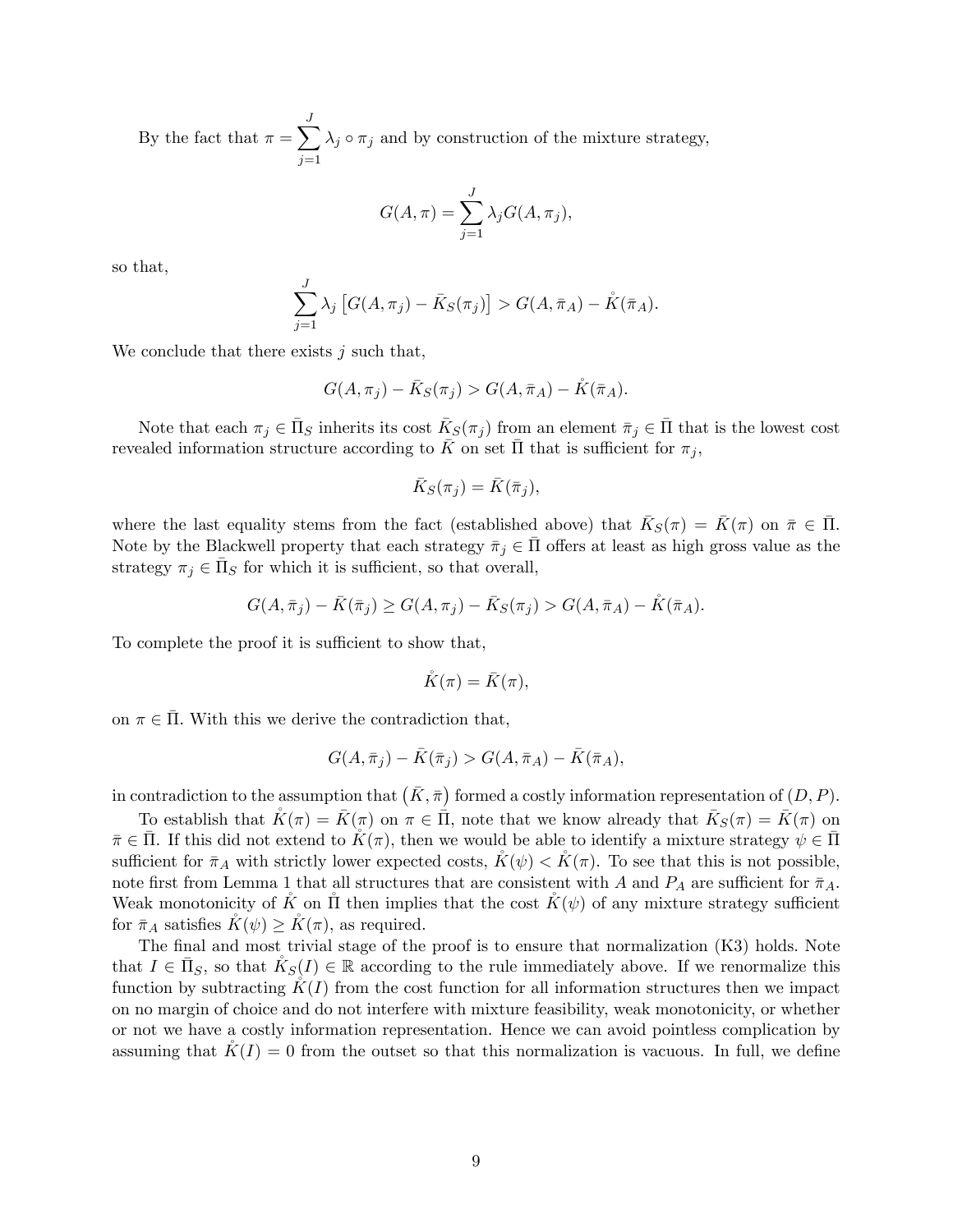the candidate cost function  $\mathring{K} : \mathring{\Pi} \to \mathbb{R} \cup \infty$  by,

$$
\mathring{K}(\pi) = \left\{ \begin{array}{c} \mathring{K}(\pi) \text{ if } \pi \in \mathring{\Pi} \\ \infty \text{ if } \pi \notin \mathring{\Pi}. \end{array} \right.
$$

Note that weak monotonicity implies that the function is non-negative on its entire domain.

It is immediate that  $\tilde{K} \in \mathcal{K}$ , since  $\tilde{K}(\pi) = \infty$  for  $\pi \notin \tilde{\Pi}$  and the domain contains the corresponding inattentive strategy I on which  $K(\pi)$  is real-valued. It is also immediate that K satisfies K3, since  $K(I) = 0$  by construction. It also satisfies K1 and K2, and represents a costly information representation, completing the proof.  $\blacksquare$ 

Lemma 2 If  $\pi = \sum_{i=1}^{J}$  $j=1$  $\lambda_j \circ \pi_j$  with  $J \in \mathbb{N}, \ \lambda \in S^{J-1}$  with  $\lambda_j > 0$  all j, and  $\{\pi_j\}_{j=1}^J \in \Pi$ , then for any garbling  $\rho$  of  $\pi,$  there exist garblings  $\rho_j$  of  $\pi_j \in \Pi$  such that,

$$
\rho = \sum_{j=1}^{J} \lambda_j \circ \rho_j,
$$

**Proof.** By assumption, there exists a  $|\Gamma(\pi)| \times |\Gamma(\rho)|$  matrix B with  $\sum_k b^{ik} = 1$  all i and such that, for all  $\gamma^k \in \Gamma(\rho)$ ,

$$
\rho(\gamma^k|\omega)=\sum_{\eta^i\in\Gamma(\pi)}b^{ik}\pi(\eta^i|\omega).
$$

Since  $\pi = \sum_{i=1}^{J}$ 1  $\lambda_j \circ \pi_j$ , we know that  $\Gamma(\pi^j) \subset \Gamma(\pi)$ . Now define compressed matrix  $B^j$  as the unique

submatrix of B obtained by first deleting all rows corresponding to posteriors  $\eta^i \in \Gamma(\pi) \backslash \Gamma(\pi_j)$ , and then deleting all columns corresponding to posteriors  $\gamma^k$  such that  $b^{ik} = 0$  all  $\eta^i \in \Gamma(\pi_j)$ . Define  $\rho_i \in \Pi$  to be the strategy that has as its support the set of all posteriors that are possible given the garbling  $\rho_j$  of  $\pi_j$ ,

$$
\Gamma(\rho_j) = \{ \gamma^k \in \Gamma(\rho) | b^{ik} > 0 \text{ some } \eta^i \in \Gamma(\pi_j) \},
$$

and in which state dependent probabilities of all posteriors are generated by the compressed matrix  $B^j,$ 

$$
\rho^j(\gamma^k|\omega) = \sum_{\eta^i \in \Gamma(\pi^j)} b^{ik} \pi_i(\eta^i|\omega),
$$

for all  $\gamma^k \in \Gamma(\rho_j)$ .

Note by construction that each information structure  $\rho_j$  is a garbling of the corresponding  $\pi_j \in \Pi$ , since each  $B^j$  is itself a garbing matrix for which  $\sum_k b^{ik} = 1$  for all  $\eta^i \in \Gamma(\pi_j)$ . It remains only to verify that  $\rho = \sum_{i=1}^{J}$  $j=1$  $\lambda_j \circ \rho_j$ . This follows since,

$$
\rho(\gamma^k|\omega) = \sum_{\eta^i \in \Gamma(\pi)} b^{ik}\pi(\eta^i|\omega) = \sum_{\eta^i \in \Gamma(\pi)} b^{ik} \sum_{j=1}^J \lambda_j \pi_j(\eta^i|\omega) = \sum_{j=1}^J \lambda_j \sum_{\eta^i \in \Gamma(\pi^j)} b^{ik}\pi_j(\eta^i|\omega) = \sum_{j=1}^J \lambda_j \rho_j(\gamma^k|\omega).
$$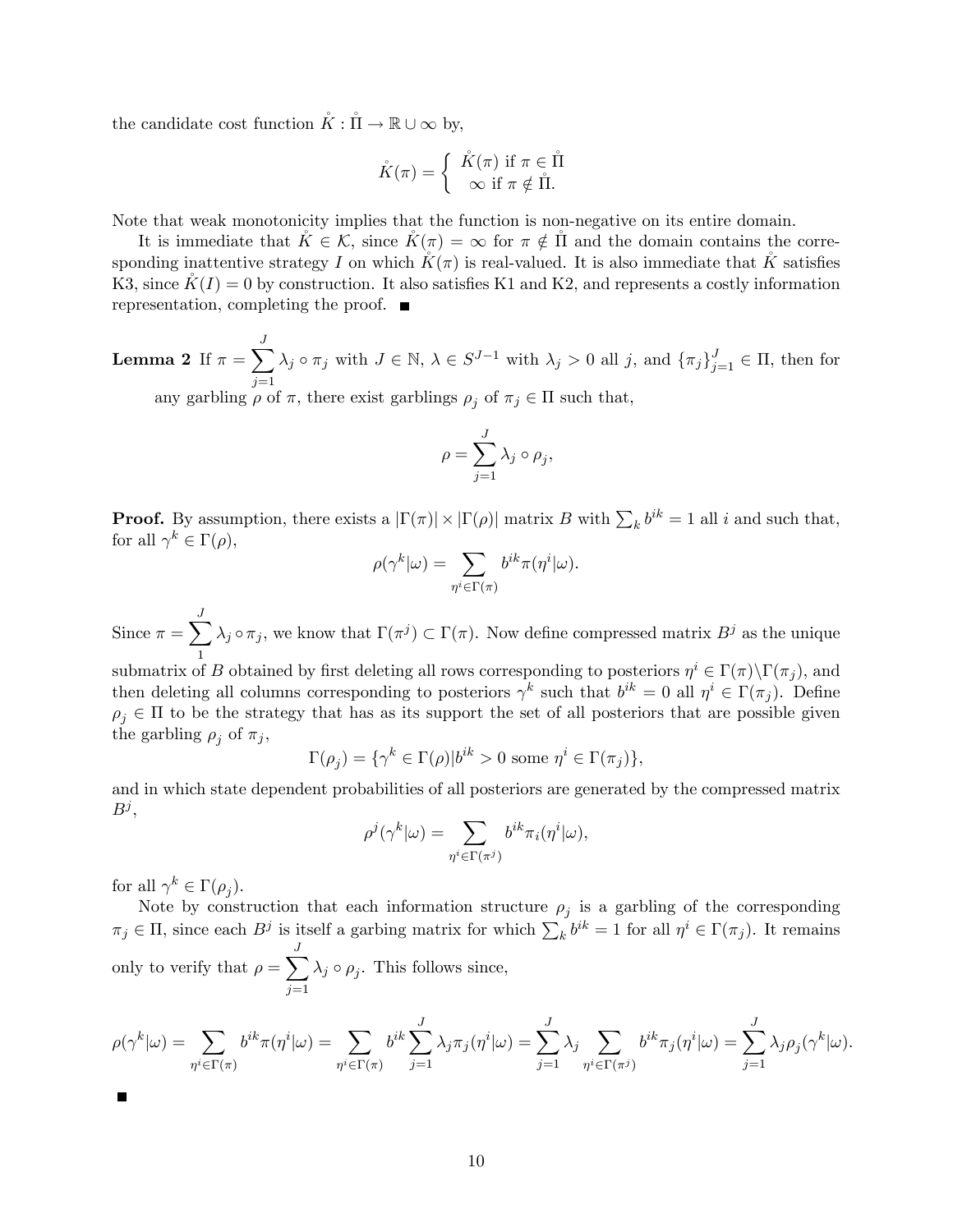**Lemma 3** Given  $\pi \in \mathring{\Pi}$ , there exists  $J \in \mathbb{N}$ ,  $\lambda \in S^{J-1}$ , and elements  $\pi_j \in \bar{\Pi}_S$  with  $\pi = \sum^J$  $j=1$  $\lambda_j \circ \pi_j$ 

such that,

$$
\mathring{K}(\pi) = \sum_{j=1}^{J} \lambda_j \bar{K}_S(\pi_j).
$$

**Proof.** By definition  $\mathring{K}(\pi)$  is the infimum of  $\sum_{n=1}^{J}$  $j=1$  $\lambda_j \bar{K}_S(\pi_j)$  over all lists  $\{\pi_j\}_{j=1}^J \in \bar{\Pi}_S$  such that

 $\pi = \sum_{i=1}^{J}$  $j=1$  $\lambda_j \circ \pi_j$ . We now consider a sequence of such lists, indicating the order in this sequence

in parentheses,  $\{\pi_j(n)\}_{j=1}^{J(n)}$ , such that in all cases there are corresponding weights  $\lambda(n) \in S^{J(n)-1}$ J  $\overline{\phantom{0}}$  $(n)$ 

with  $\pi =$  $j=1$  $\lambda_j(n) \circ \pi_j(n)$  and that achieve a value that is heading in the limit to the infimum,

$$
\lim_{n \to \infty} \sum_{j=1}^{J(n)} \lambda_j(n) \bar{K}_S(\pi_j(n)) = \mathring{K}(\pi).
$$

A first issue that we wish to avoid is limitless growth in the cardinality  $J(n)$ . The first key observation is that, by Charateodory's theorem, we can reduce the number of strictly positive weights in a convex combination  $\pi =$  $\overline{\mathcal{L}^{*}(n)}$ (n)  $j=1$  $\lambda_j^*(n) \circ \pi_j(n)$  to have cardinality  $J^*(n) \leq M+1$ . We

confirm now that we can do this without raising the corresponding costs,  $\overline{\mathcal{L}}^{*(n)}$ (n)  $j=1$  $\lambda_j^*(n) \overline{K}_S(\pi_j(n)).$ 

Suppose that there is some integer  $n$  such that the original set of information structures has strictly higher cardinality  $J(n) > M + 1$ . Suppose further that the first selection of  $J^1(n) \leq$  $M + 1$  such posteriors for which there exists a strictly positive probability weights  $\delta_j^1(n)$  such J 1(n)

that  $\pi =$  $\overline{\phantom{0}}$  $j=1$  $\delta_j^1(n) \circ \pi_j(n)$  has higher such costs (note WLOG that we are treating these as the

first  $J^1(n)$  information structures in the original list). It is convenient to define  $\delta_j^1(n) = 0$  for  $J^1(n) + 1 \le j \le J(n)$  so that we can express this inequality in the simplest terms,

$$
\sum_{j=1}^{J(n)} \delta_j^1(n) \bar{K}_S(\pi_j(n)) > \sum_{j=1}^{J(n)} \lambda_j(n) \bar{K}_S(\pi_j(n)).
$$

This inequality sets up an iteration. We first take the smallest scalar  $\alpha^1 \in (0,1)$  such that,

$$
\alpha^1 \delta_j^1(n) = \lambda_j(n).
$$

That such a scalar exists follows from the fact that  $J^1$  $\overline{\phantom{0}}$ (n)  $j=1$  $\delta^1_j(n) =$ J  $\overline{\phantom{0}}$  $(n)$  $j=1$  $\lambda_j(n) = 1$ , with all components in both sums strictly positive and with  $J(n) > J^1(n)$ . We now define a second set of probability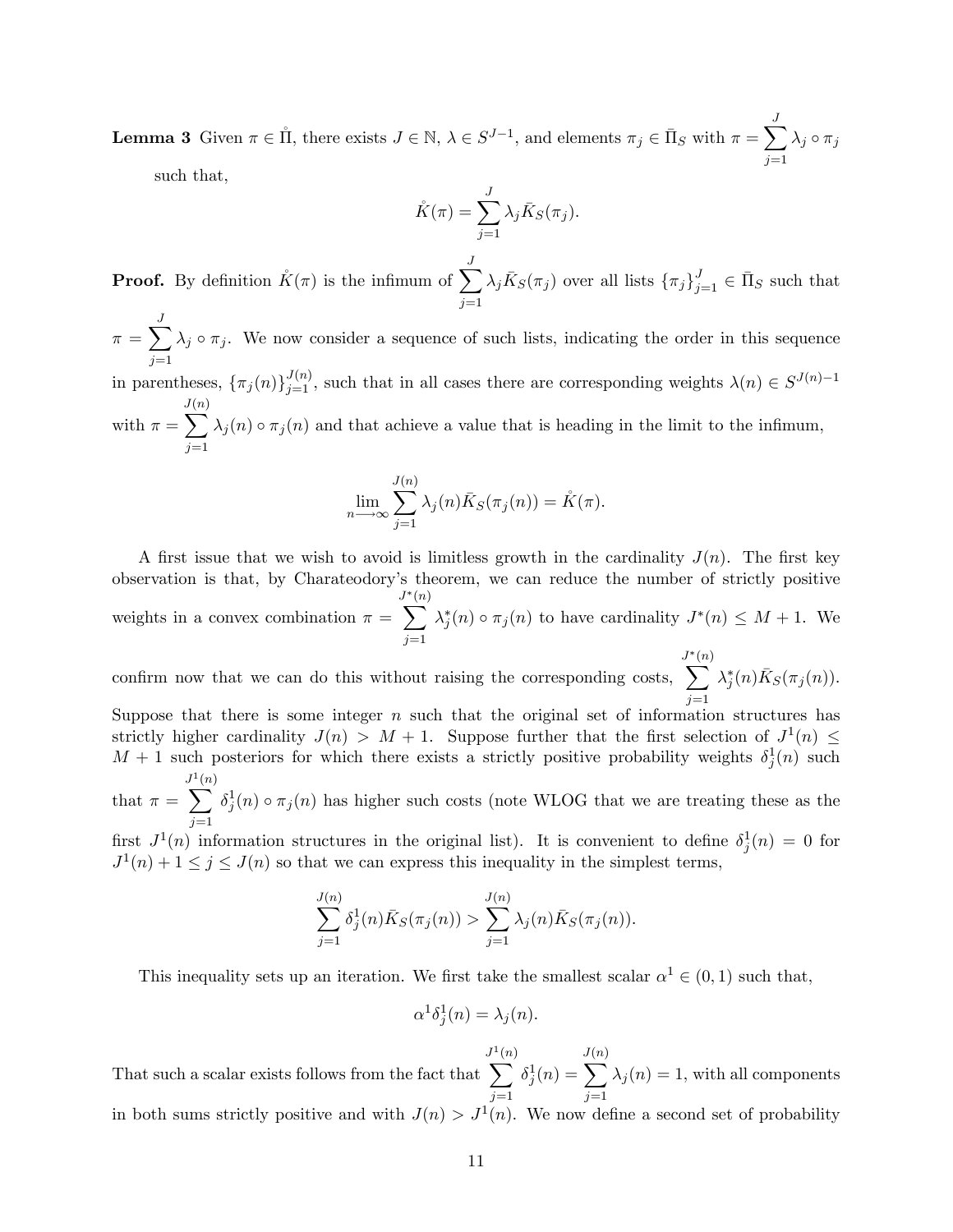weights  $\lambda_j^2(n)$ ,

$$
\lambda_j^2(n) = \frac{\lambda_j(n) - \alpha^1 \delta_j^1(n)}{1 - \alpha^1},
$$

for  $1 \leq j \leq J(n)$ . Note that these weights have the property that  $\pi =$ J  $\overline{\mathbf{v}}$ (n)  $j=1$  $\lambda_j^2(n) \circ \pi_j(n)$  and that,

$$
\sum_{j=1}^{J(n)} \lambda_j^2(n) \bar{K}_S(\pi_j(n)) = \sum_{j=1}^{J(n)} \left[ \frac{\lambda_j(n) - \alpha^1 \delta_j^1(n)}{1 - \alpha^1} \right] \bar{K}_S(\pi_j(n)) < \sum_{j=1}^{J(n)} \lambda_j(n) \bar{K}_S(\pi_k(n)).
$$

By construction, note that we have reduced the number of strictly positive weights  $\lambda_j^2(n)$  by at least one to  $J(n) - 1$  or less. Iterating the process establishes that indeed there exists a set of no more than  $M + 1$  posteriors such that a mixture produces that first strategy  $\pi$  and in which this mixture has no higher weighted average costs than the original strategy. Given this, there is no loss of generality in assuming that  $J(n) \leq M + 1$  in our original sequence.

With this bound on cardinality, we know that we can find a subsequence of information structures  $\pi_j(n)$  which all have precisely the same cardinality  $J(n) = J \leq M + 1$  all n. Going further, we can impose properties on all of the J corresponding sequences  $\{\pi_j(n)\}_{n=1}^{\infty}$ . First, we can select subsequences in which the ranges of all corresponding information structures have the same cardinality independent of n,

$$
|\Gamma(\pi_j(n))|=H^j,
$$

for  $1 \leq j \leq J$ . Note we can do this because, for all j and n, the number of posteriors in the information structure  $\pi_i(n)$  is bounded above by the number of posteriors in the strategy  $\pi$ , which is finite.

With this, we can index the possible posteriors  $\gamma^{jh}(n) \in \Gamma(\pi_j(n))$  in order,  $1 \leq h \leq H^j$  and then select further subsequences in which these posteriors themselves converge to limit posteriors,

$$
\gamma^{jh}(L) = \lim_{n \to \infty} \gamma^{jh}(n) \in \Gamma.
$$

which is possible since posteriors lie in a compact set, and so have a convergent subsequence.

We ensure also that both the associated state dependent probabilities themselves and the weights

 $\lambda_j(n)$  in the expression  $\pi =$ J  $\overline{\phantom{0}}$ (n)  $j=1$  $\lambda_j(n) \circ \pi_j(n)$  converge,

$$
\lim_{n \to \infty} \pi \left( \gamma^{jh}(n) | \omega \right) = \pi_{jh}(L|\omega);
$$
  

$$
\lim_{n \to \infty} \lambda_j(n) = \lambda_j(L).
$$

Again, this is possible because the state dependent probabilities and weights lie in compact sets.

The final selection of a subsequence ensures that, given  $1 \le j \le J$ , each  $\pi_j(n) \in \overline{\Pi}_S$  has its value defined by precisely the same revealed information structure  $\bar{\pi}_j \in \Pi$  as the least expensive among those that were sufficient for it and hence whose cost it was assigned in function  $\bar{K}_S$ . Technically, for each  $1 \leq j \leq J$ ,

$$
\bar{K}_S(\pi_j(n)) = \bar{K}(\bar{\pi}_j),
$$

for  $1 \le n \le \infty$ : this is possible because the data set and hence the number of revealed information structures is finite.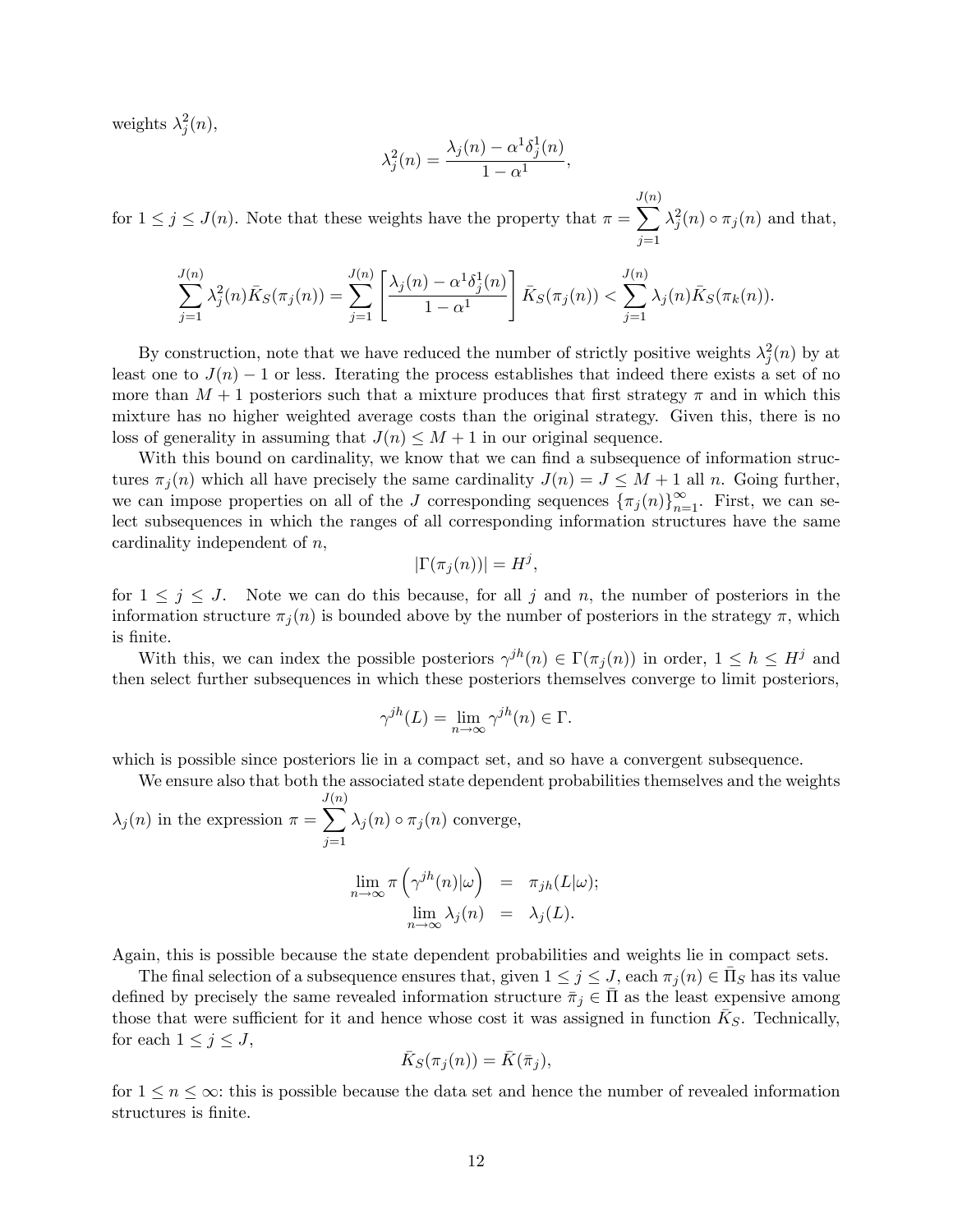We first use these limit properties to construct a list of limit information structures  $\pi_j(L) \in \bar{\Pi}_S$ with  $\pi = \sum_{i=1}^{J}$  $j=1$  $\lambda_j \circ \pi_j$  for  $1 \leq j \leq J$ . Strategy  $\pi_j (L)$  has range,

$$
\Gamma(\pi_j(L)) = \cup_{h=1}^{H^j} \gamma^{jh}(L),
$$

with state dependent probabilities,

$$
\left[\pi_j(L)\right]_{\omega}\left(\gamma^{jh}(L)\right)=\pi_{ih}(L|\omega).
$$

Note that the construction ensures that  $\pi = \sum_{n=1}^{J}$  $j=1$  $\lambda_j(L) \circ \pi_j(L)$ . To complete the proof we must establish only that,

$$
\mathring{K}(\pi) = \sum_{j=1}^{J} \lambda_j(L) \bar{K}_S(\pi_j(L)).
$$

We know from the construction that, for each  $n$ ,

$$
\sum_{j=1}^{J} \lambda_j(n) \bar{K}_S(\pi_j(n)) = \sum_{j=1}^{J} \lambda_j(n) \bar{K}(\bar{\pi}_j).
$$

Hence the result is established provided only,

$$
\bar{K}_S(\pi_j(L)) \leq \bar{K}(\bar{\pi}_j),
$$

which is true provided  $\bar{\pi}_j$  being sufficient for all  $\pi_j(n)$  implies that  $\bar{\pi}_j$  is sufficient for the corresponding limit vector  $\pi^{j}(L)$ . That this is so follows by defining  $B^{j}(L) = [b^{ih}(L)]^{j}$  to be the limit of any subsequence of the  $|\Gamma(\bar{\pi}_j)| \times H^j$  stochastic matrices  $B^j(n) = [b^{ih}(n)]^j$  which have the defining property of sufficiency,

$$
[\pi_j(n)]_{\omega}(\gamma^{jh}(n)) = \sum_{\bar{\gamma}^i \in \Gamma(\bar{\pi}_j)} [b^{ih}(n)]^j \circ \bar{\pi}(\bar{\gamma}^i|\omega),
$$

for all  $\gamma^{jh}(n) \in \Gamma(\pi_j(n))$  and  $\omega \in \Omega$ . It is immediate that the equality holds up in the limit, establishing that indeed  $\bar{\pi}_j$  is sufficient for each corresponding limit vector  $\pi_j(L)$ , confirming finally that  $\bar{K}_S(\pi_j(L)) \leq \bar{K}(\bar{\pi}_j)$  and with it establishing the Lemma.

## 2 Appendix 2: No Strong Blackwell

A simple example with data on one decision problem with two equally likely states illustrates that one cannot further strengthen the result in this dimension. Suppose that there are three available actions  $A = \{a, b, c\}$  with corresponding utilities,

$$
(u(a(\omega_1)), u(a(\omega_2))) = (10,0); (u(b(\omega_1)), u(b(\omega_2))) = (0,10); (u(c(\omega_1)), u(c(\omega_2))) = (7.5,7.5).
$$